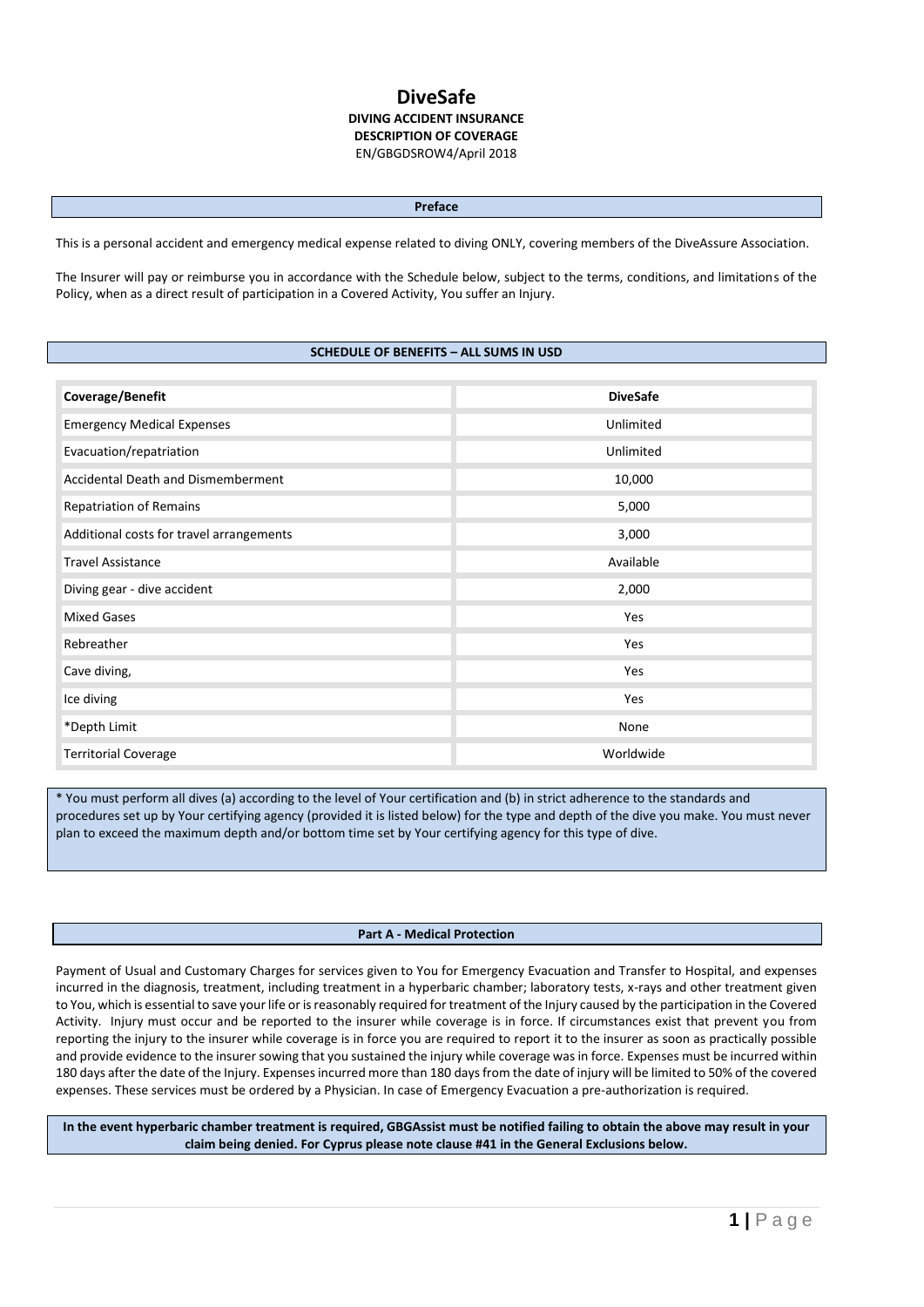Emergency Evacuation means:

- 1. Your medical condition warrants immediate transportation from the place where You are Injured or suffer an Emergency Sickness to the nearest hospital where appropriate medical treatment can be obtained inclusive of the mandatory use of the hyperbaric chamber;
- 2. After being treated at a local hospital, Your medical condition warrants transportation to where You reside, to obtain further medical treatment or to recover;
- 3. All of the above.

Covered Expenses are Usual and Customary expenses, up to the maximum, for necessary transportation, medical services, and medical supplies incurred in connection with Your Emergency Evacuation. All transportation arrangements made for Your evacuation must be by the most direct and economical route possible.

Expenses for your Emergency Evacuation must be:

- 1. Recommended by the attending Physician;
- 2. Required by the standard regulations of the conveyance transporting You;
- 3. Verified and approved in advance by GBGAssist.

Expenses for medical services and supplies must be recommended by the attending Physician. Transportation means any land, water, or air conveyance required to transport You during an Emergency Evacuation. Transportation includes, but is not limited to, air ambulances, land ambulances, and private motor vehicles. The Insurer will not cover any expenses provided by another party at no cost to You or already included in the cost of the scheduled Trip.

#### **For Emergency Assistance contact GBGASSIST**

**Tel: (866) 914-5333 (U.S. and Canada, toll free) (905) 669-4920 (worldwide, collect) Fax: (949) 271-2330** Please do not use the Emergency Assistance Service for casual inquiries.

We understand the stresses associated with Emergency situations away from home. The Emergency Assistance Service is there to help you 24 hours a day, 365 days a year. Do not try to find your own solution, let our experts do the work for you.

Notify GBGAssist on all medical emergencies & in all cases involving repatriation or curtailment situations. IF THIS IS A DIVING RELATED EMERGENCY PLEASE NOTIFY THE OPERATOR SO WE CAN MAKE SURE THE PROPER RESOURCES ARE CONTACTED AS REQUIRED

## **Part B - Travel Protection**

#### **B.1. Travel Tickets**

The Insurer will indemnify You and Your Traveling Companion for Reasonable Expenses incurred to purchase additional travel tickets to Your original point of departure if due to Injury to You and on the written instructions of the treating Physician, when You are prevented from using the originally purchased travel tickets.

**B.2.Extra Accommodation Expenses**

The Insurer will indemnify You and Your Traveling Companion for reasonable additional lodging accommodation expenses incurred in order to remain in the place where You receive medical treatment following an Injury on the written instructions of the treating Physician up to a maximum of \$125 per day.

In no case shall the maximum amount payable under this Coverage B.2. exceed the maximum benefit stated in the Schedule.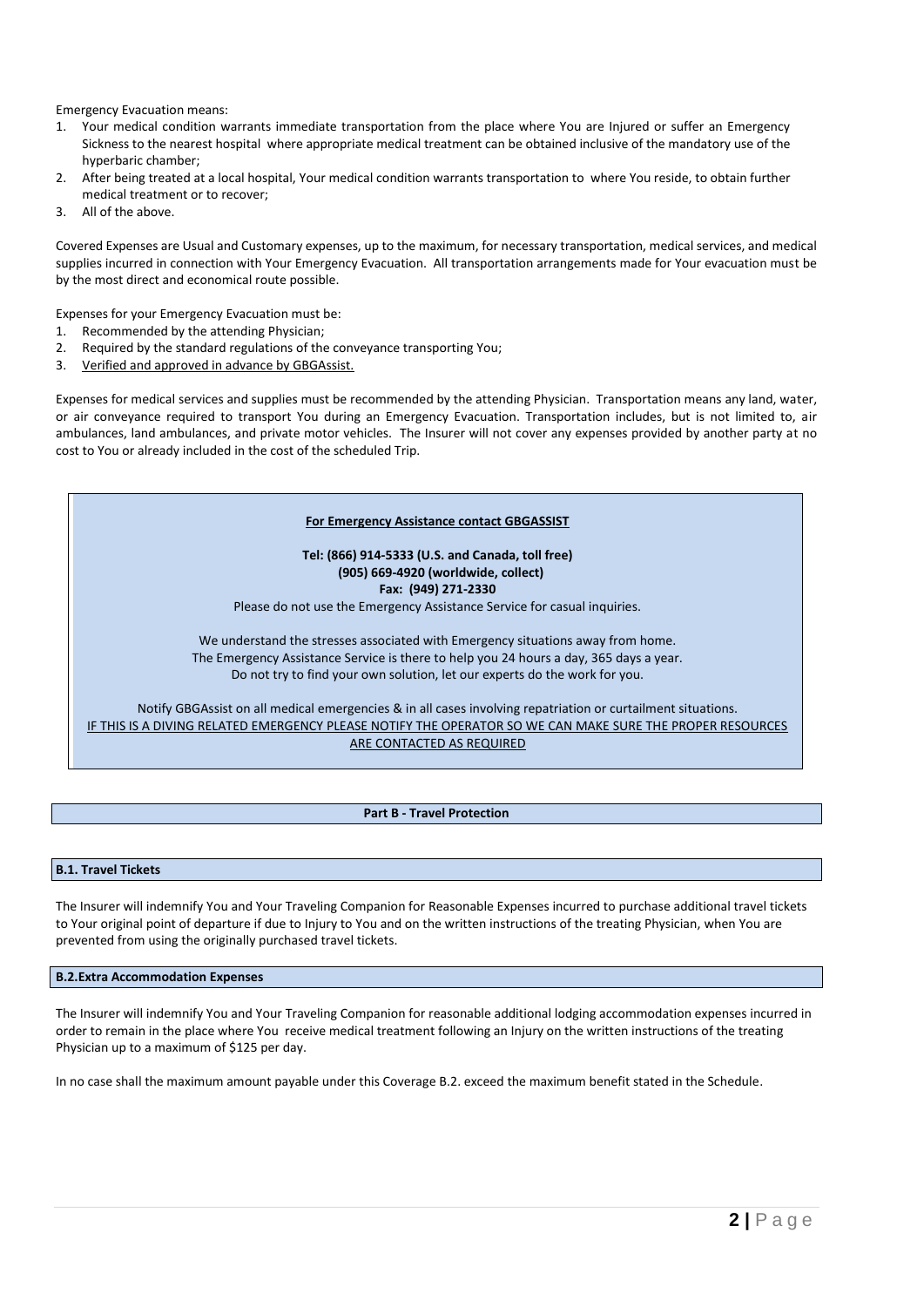## **Part C – Personal Diving Equipment**

The Insurer will reimburse You up to the maximum shown on the Schedule of Coverages for loss, theft or damage to Your Personal Diving Equipment if lost at the time of the occurrence of an Injury due to participation in a Covered Activity. The Insurer will pay the lesser of the following: actual cash value at the time of the loss, less depreciation as determined by the Insurer, or the cost of repair or replacement.

#### **Part D – Accidental Death, Dismemberment and Paralysis**

#### **Personal Accident / Death and Permanent Total Disability / Accidental Death and Dismemberment:**

A. The policy will pay according to the following scale provided it is a result of You sustaining bodily injury caused by accidental, external, violent and visible means which shall solely and independently of any other cause occur within 12 calendar months from the date of the accident. This benefit is paid only when the Death or Disability is directly related to an incident which occurred while performing a covered activity (diving). *Note*: For children under 16 years of age the death benefit is limited to \$1,000.

| В. | <b>Loss Description</b>                                                                                                                           | Percentage of<br><b>Principal Sum</b> |
|----|---------------------------------------------------------------------------------------------------------------------------------------------------|---------------------------------------|
|    | Loss of Life                                                                                                                                      | 100                                   |
|    | Loss of Speech and Loss of Hearing                                                                                                                | 100                                   |
|    | Loss of Speech and one of Loss of Hand, Loss of Foot or Loss of Sight of One Eye                                                                  | 100                                   |
|    | Loss of Hearing and one of Loss of Hand, Loss of Foot or Loss of Sight of One Eye                                                                 | 100                                   |
|    | Loss of Hands (Both), Loss of Feet (Both), Loss of Sight or a combination of any two of Loss of Hand,<br>Loss of Foot or Loss of Sight of One Eye | 100                                   |
|    | Quadriplegia                                                                                                                                      | 100                                   |
|    | Paraplegia                                                                                                                                        | 75                                    |
|    | Hemiplegia                                                                                                                                        | 50                                    |
|    | Loss of Hand, Loss of Foot or Loss of Sight of One Eye (any one of each)                                                                          | 50                                    |
|    | Uniplegia                                                                                                                                         | 25                                    |
|    | Loss of Thumb and Index Finger of the same hand                                                                                                   | 25                                    |

- C. Specific Exclusions & Conditions:
	- 1) Conditions arising from any and all events other than diving.
	- 2) In the event of a claim a medical adviser or advisers appointed by the Insurer shall be allowed as often as the Insurer shall deem it necessary to examine You.
	- 3) The insurer shall not be liable for any claim arising from medical or surgical treatment (unless rendered necessary by accidental bodily injury).
	- 4) Payment of permanent disability benefit shall be made only on certification by a medical board that You are totally disabled from engaging in any gainful occupation for 12 months and at the end of that time is beyond the ability to make future improvement in order to return to work.

Description of Loss: If You sustain an Injury as a direct result of participation in a Covered Activity which results in loss of life; actual severance of limb; or entire and irrecoverable loss of: eyesight, speech, or hearing; within 365 days of the date of the accident, the Insurer will pay the applicable amount as follows:

"Loss" of a hand or foot means complete severance through or above the wrist or ankle joint. "Loss" of sight of an eye means total and irrecoverable loss of the entire sight in that eye. "Loss" of hearing in an ear means total and irrecoverable loss of the entire ability to hear in that ear. "Loss" of speech means total and irrecoverable loss of the entire ability to speak. "Loss of thumb and index finger means complete severance through or above the metacarpophalangeal joint of both digits."

**"Quadriplegia"** means the complete and irreversible paralysis of both upper and both lower limbs. **"Paraplegia"** means the complete and irreversible paralysis of both lower limbs.

**"Hemiplegia"** means the complete and irreversible paralysis of the upper and lower limbs of the same side of the body.

**"Uniplegia"** means the complete and irreversible paralysis of one limb.

**"Limb"** means entire arm or entire leg.

If the Insured suffers more than one type of paralysis as a result of the same accident, only one amount - the largest - will be paid."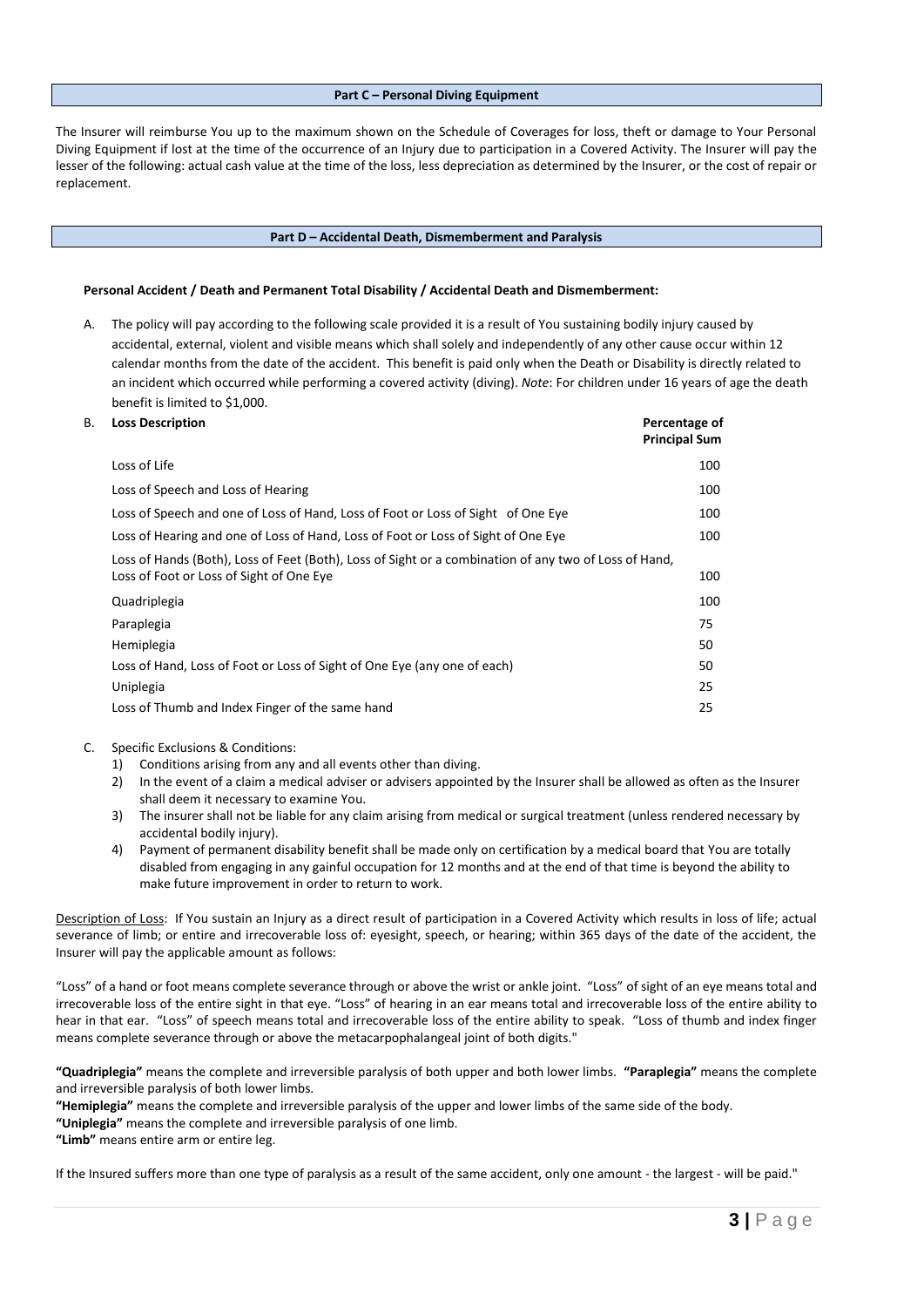**Disappearance**: The Insurer will pay benefits for loss of life if Your body cannot be located one year after the disappearance of the conveyance in which You were a passenger due to forced landing, stranding, sinking, or wrecking.

In case of dismemberment followed by the death of the Insured, one benefit only, the largest, will be paid to the Insured or the Insured's beneficiaries.

#### **Part E - Repatriation of Remains**

A benefit for either repatriation of mortal remains or local burial is included in this policy. This benefit excludes fees for return of personal effects, religious or secular memorial services, clergymen, flowers, music, announcements, guest expenses and similar person burial preferences.

All Repatriation benefits must be coordinated and pre-approved by GBG Assist

## **DEFINITIONS**

**"Accident" -** means an unexpected event occurring in a specific time and location that is identifiable and can be studied and verified.

**"Common Carrier"** - means an air conveyance operating under a license for the transportation of passengers for hire.

**"Covered Activity(ies)"** means making a Dive (Diving), dive training or diving as a scuba instructor, dive master, underwater photographer or while performing research under the auspices and following the diving safety guidelines of the American Academy of Underwater Scientists.

A Dive begins upon entering the water and ends upon getting out of the water. A Dive must begin while Your coverage is in force and must occur in an area in which snorkeling and/or scuba diving is not prohibited. In the case of scuba Diving, You must be equipped with Personal Diving Equipment."

**"Decompression Illness"** means decompression sickness or arterial gas embolism resulting from a Covered Activity.

**"Dive, SCUBA diving or Diving**" - means making a RECREATIONAL dive using personal SCUBA (Self Contained Underwater Breathing Apparatus) gear, Snorkeling, Hookah diving and Breath-hold free-diving (APNOEA). Spear fishing is covered, provided it is done without the use of SCUBA Equipment.

Recreational Diving includes also dive training or diving as a scuba instructor, dive master, underwater photographer or while performing research under the auspices and following the diving safety guidelines of the American Academy of Underwater Scientists. Diving MUST be done in strict observance of the guidelines and recommendations set by one of Your Certifying Agency. A Dive begins upon entering the water and ends upon getting out of the water. A Dive must begin while Your coverage is in force and must occur in an area in which Diving is not prohibited. In the case of scuba Diving, you must be equipped with Personal Diving Equipment.

You must be (a) the holder of a valid diver certificate, issued to you by one of the diving certifying agencies listed below ("Your certifying agency") and qualified as a diver for the dive you perform or (b) in the process of obtaining Your qualification as a diver under the supervision of and diving with a qualified diving instructor affiliated with an Internationally recognized certifying agency.

**You must perform all dives (a) according to the level of Your certification and (b) in strict adherence to the standards and procedures set up by Your certifying agency (provided it is listed here) for the type and depth of the dive you make. You must never plan to exceed the maximum depth and/or bottom time set by Your certifying agency for this type of dive. Click here to view our list approved and recognized certifying agencies.**

#### **Exclusions:**

The following will not be covered by the Insurers:

- Using a spear gun or similar device in conjunction with SCUBA.
- Commercial Diving.
- Diving as a professional diver except; scuba instructor, dive master, underwater photographer or while performing research under the auspices and following the diving safety guidelines of the American Academy of Underwater Scientists.
- Making a recreational technical dive (mixed gasses, gas switch, re-breather, wreck, cave and ice diving to a depth of more than 50 meters without proper certification and training and/or not following strictly the guidelines set for that particular dive.
- Competitions of any kind, unless pre-approved by the insurer.
- Record breaking or training for such.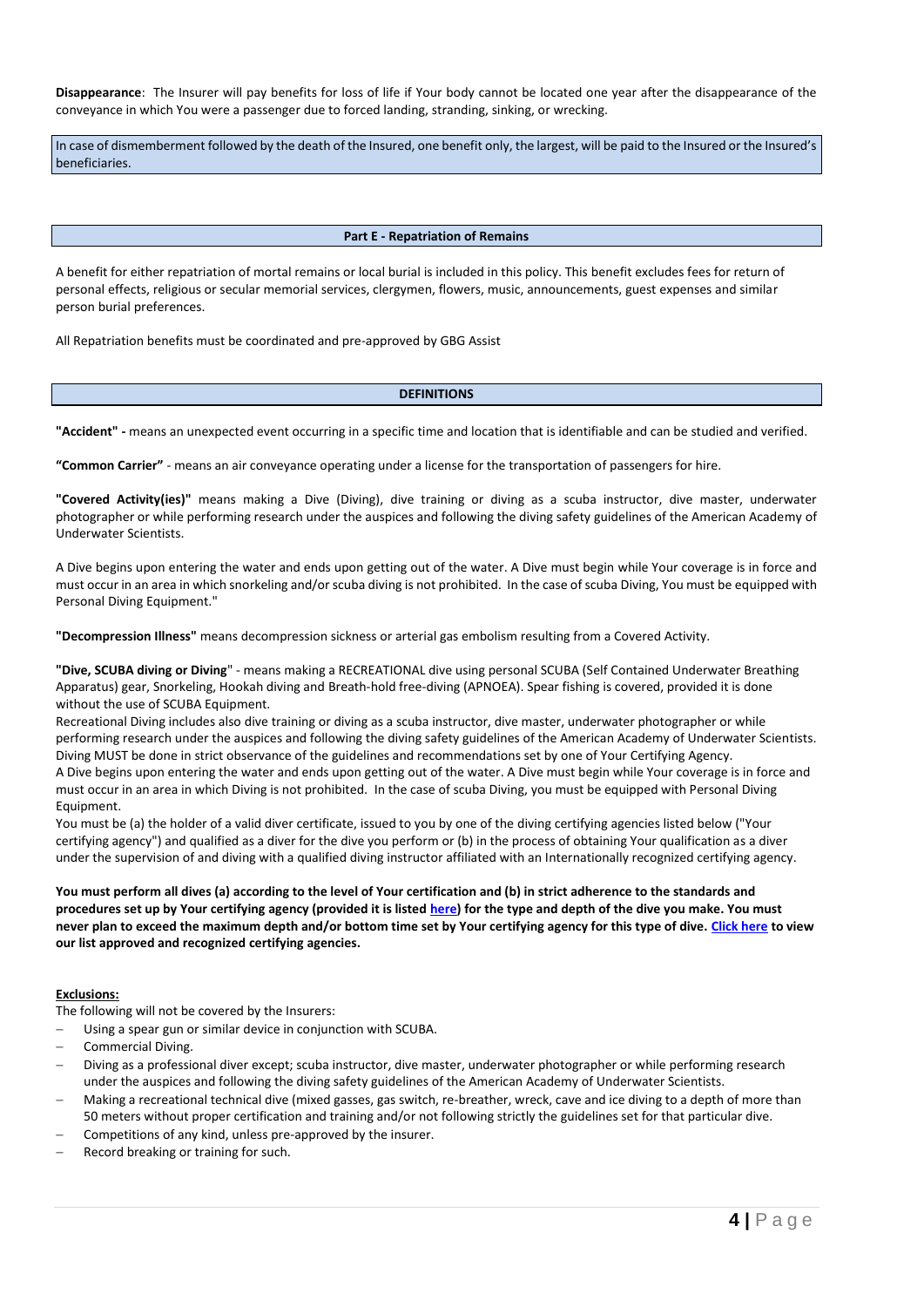**"Economy Airfare"** - means the lowest published rate for a one-way ticket.

**"Emergency sickness"** means an illness or disease, diagnosed by a Physician, which meets all of the following criteria: (1) there is present a severe or acute symptom requiring immediate care and the failure to obtain such care could reasonably result in serious deterioration of the Insured's condition or place his or her life in jeopardy; (2) the severe or acute symptom occurs suddenly and unexpectedly; and (3) the severe or acute symptom occurs while the Policy is in force as to You suffering the symptom and while You are participating in a Covered Activity.

**"Hospital"** means **(a)** a licensed and registered hyperbaric chamber for dive related emergency and (b) a facility which: (1) is operated according to law for the care and treatment of injured people; (2) has organized facilities for diagnosis and surgery on its premises or in facilities available to it on a prearranged basis; (3) has 24 hour nursing service by registered nurses (R.N.'s); and (4) is supervised by one or more Physicians. A Hospital does not include: (1) a nursing, convalescent or geriatric unit of a hospital when a patient is confined mainly to receive nursing care; or (2) a facility that is, other than incidentally, a rest home, nursing home, convalescent home or home for the aged; nor does it include any ward room, wing, or other section of the hospital that is used for such purposes or (3) any military or veterans hospital or soldiers home or any hospital contracted for or operated by any national government or government agency for the treatment of members or ex-members of the armed forces unless the Insured is legally required to pay for services.

**"Injury**" means bodily injury or Decompression Illness that: (1) occurs while coverage under the Policy is in force with respect to the Insured whose injury is the basis of claim; 2) occurs while the Insured is participating in a Covered Activity; and 3) results directly and independently of all other cause in a covered loss.

**"The Insurer"** - means Global Benefits Group.

**"Medically necessary"** means that a Covered Accident Medical Service is: (1) is essential for diagnosis, treatment or care of the Injury for which it is prescribed or performed; (2) meets generally accepted standards of medical practice; and (3) is ordered by a Physician and performed under his or her care, supervision or order.

**"Personal Diving Equipment" -** means:

- Diving equipment, your property or property in Your control, which feeds compressed or enriched gas
- Floating balance
- Rapid release buckle on the diving appliance
- Belt and on the weights
- Instrument to measure time and to measure depth (one per couple), and
- Warning instrument showing depletion of gas in the tank.
- Personal diving equipment also includes HOOKAH diving gear property of You or in the Your care, custody or control.

**"Physician"** - means a licensed practitioner of the healing arts acting within the scope of his/her license. The treating Physician may not be Yourself, a Traveling Companion, or an Immediate Family Member.

**"Recognized Certifying Agency" -** means recognized diving organization that provides guidelines and recommendations for safe diving such as PADI, SSI, NAUI, CMAS, BSAC and RSTC.

**"Traveling Companion"** - means a person who is sharing travel arrangements with You (to a maximum of four persons including You).

**"Usual and Customary Charge(s)"** means a charge that: (1) is made for a Covered Accident Medical Service; (2) does not exceed the level of charges for similar treatment, services or supplies in the locality where the expense is incurred ; (3) for a Hospital room and board charge, other than for a Medically Necessary stay in an intensive care unit, does not exceed the Hospital's most common charge for semi-private room and board); and (4) does not include charges that would not have been made if no insurance existed.

**"You" or "Your"** - means a Person who has paid the required membership fees and premiums for the protection plan provided herein who is at least 8 years of age but no more than 75 years old and is either qualified as a diver and is the holder of a valid diver's certificate issued by a Recognized Certifying Agency or is in the process of obtaining his qualification as a diver and is under the supervision of and diving with a qualified diving instructor affiliated with a Recognized Certifying Agency.

# **General Conditions**

- 1. All claims must be submitted within 90 days from date of incident. We understand circumstances may exist in which this is not always possible. Any submissions after 90 days will be considered based on individual circumstances
- 2. The insurance provided under both Medical and Evacuation shall be primary.
- 3. You hereby agree to provide details of any known coverage in effect at the time of loss and that GBG has the right to review and potentially subrogate with any undeclared coverage whether known or unknown to You.
- 4. If You or any person acting on his/her behalf shall make any claim or statement knowing the same to be false or fraudulent as regards amount or otherwise, the Insurance shall become void and all claims here under shall be forfeited without refund of premium.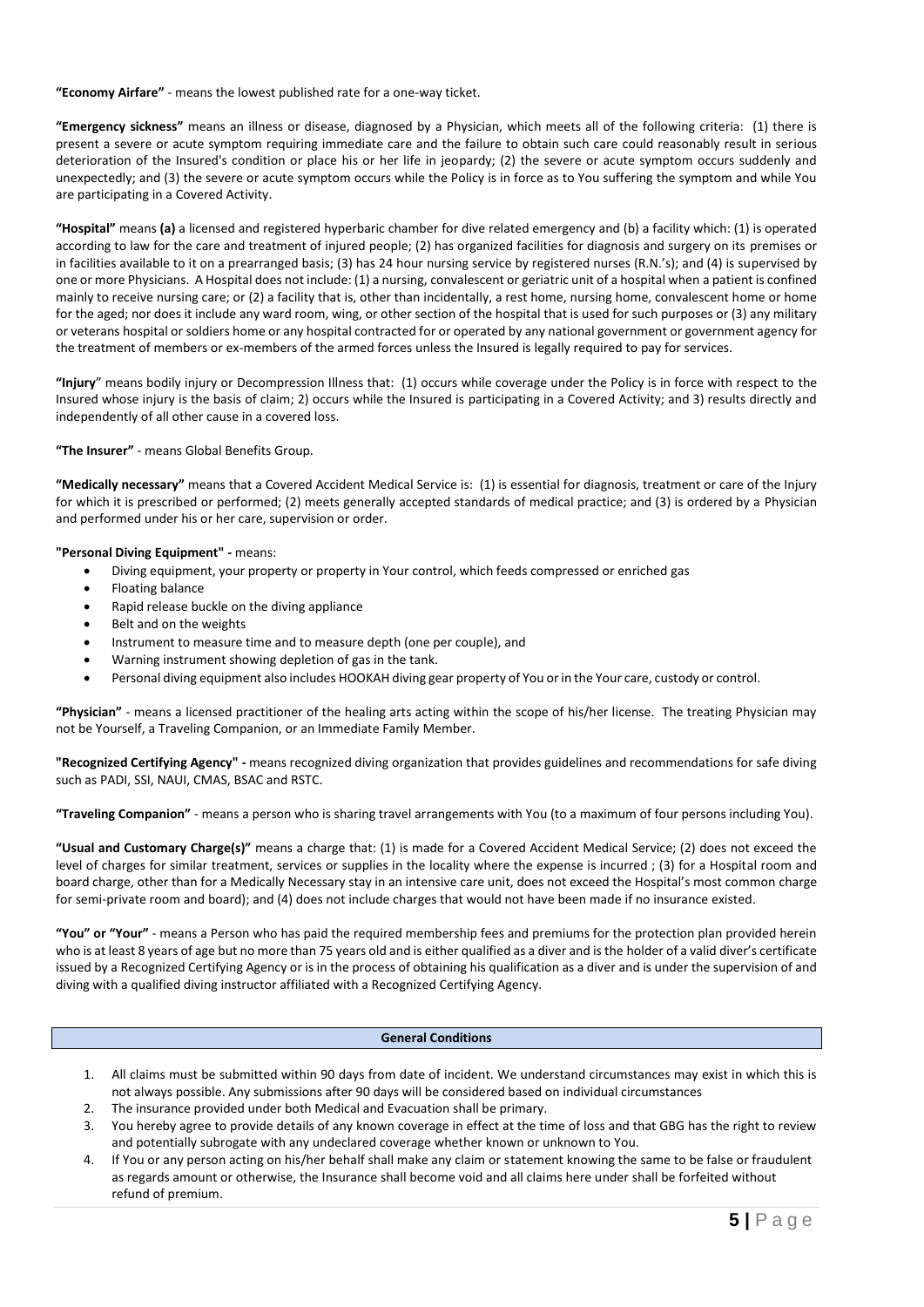- 5. The Insurer may at their own expense take proceedings in the name of You to recover compensation or secure an indemnity from any third party in respect of any loss, damage or expense covered by this Insurance and any amounts recovered or secured shall belong to the Insurer.
- 6. You must exercise reasonable care to prevent accident, injury, loss or damage and at all times act as if uninsured.
- 7. Unless specified this insurance does not cover anything caused directly or indirectly throughbankruptcy/liquidation of any tour operator, travel agent, and transportation company or accommodation supplier.
- 8. Minimum age 8 Maximum age coverage under this policy will cease upon the attainment of the 75th birthday.
- 9. Benefits and premiums in this policy may be denominated in US Dollars, British Pounds or Euros, and benefits will be stated in the same currency in which the premium is paid.

## **General Exclusions**

## **This policy does not cover any loss caused by or resulting from:**

- 1. Health condition and material facts:
	- The Insurer will not be liable for claims where, at the time of this Insurance being affected and/or prior to each separate Diving:
		- a. You are aware of any medical condition or set of circumstances which could be reasonably expected to give rise to a claim.
			- b. Either you, your traveling companion:
				- i. Have/has during the twelve months prior to this Insurance being affected and/or prior to the booking of separate Diving, suffered from any chronic and/or recurring illness of a serious nature which has necessitated consultation or treatment unless declared to and accepted by the Insurer.
				- ii. Are/is suffering from anxiety or depression or from any previously diagnosed psychiatric disorder.
				- iii. Are/is receiving or on a waiting list for in-patient treatment in a hospital or nursing home.
				- iv. Are/is expected to give birth before or within eight weeks of the return date of the Diving vacation.
				- v. Are/is traveling against the advice of a registered medical practitioner or for the purpose of obtaining medical treatment abroad.
				- vi. Have/has been given a terminal prognosis.
- 2. Pre-Existing Conditions. Medical Expenses for a Pre-existing, Chronic, or Recurrent Medical Conditions that were being treated immediately prior to or whose onset was diagnosed or predicted or could have been avoided prior to travel and any claim arising in the course of travel undertaken against medical advice or where medical advice has been disregarded and inclusive of:
	- a. Any illness, resulting in hospitalization within the previous 2 years prior to You (s) beginning travel or
	- b. Has been under a doctor's care for a condition that may result in deterioration of You or a diagnosis being changed as a result of testing for a known situation or
	- c. Any changes in prescription drugs, therapies or diet that are a result of a previously known condition that can effect degrade or alter You or
	- d. A person with a terminal condition who either with or without medical approval chooses to travel and becomes ill as a direct consequence of that illness or the onset of a complication due to that illness.
- 3. In respect of Accidental Damage to Natural Teeth, no benefit is payable for injury caused by eating or drinking (even if it contains a foreign body), normal wear and tear, tooth brushing or any other oral hygiene procedure or any means other than extra-oral impact, any form of restorative or remedial work, the use of precious metals, orthodontic treatment of any kind or dental treatment performed in a hospital unless dental surgery is the only treatment available to alleviate pain.
- 4. Suicide or attempted suicide, intentional self-injury, the effect of intoxicating liquors or drugs;
- 5. Evacuation costs where You are not being admitted to a Hospital for Treatment or where costs have not been approved by Company prior to travel commencing;
- 6. Any costs arising after expiry of the current Period of Insurance unless covered as defined in 'Part A' above. Any form of treatment or surgery which in the opinion of the Doctors(s) in attendance and GBGAssist can be delayed until your return to your home country.
- 7. Any form of treatment or surgery which in the opinion of the Doctors(s) in attendance and GBGAssist can be delayed until your return to your home country.
- 8. If travelling abroad and injured, any expenses incurred after you have returned to your home country.
- 9. Medical Expenses in excess of a limit stated in the Benefits Schedule.
- 10. The amount of the Policy Excess, Deductible or Co-Payment, as stated on the Certificate of Insurance;
- 11. Any cost resulting in an illness, Injury or death from the misuse of drugs or being under the influence of and or direct result and consumption of alcohol (other than a legally prescribed medication by a licensed medical professional).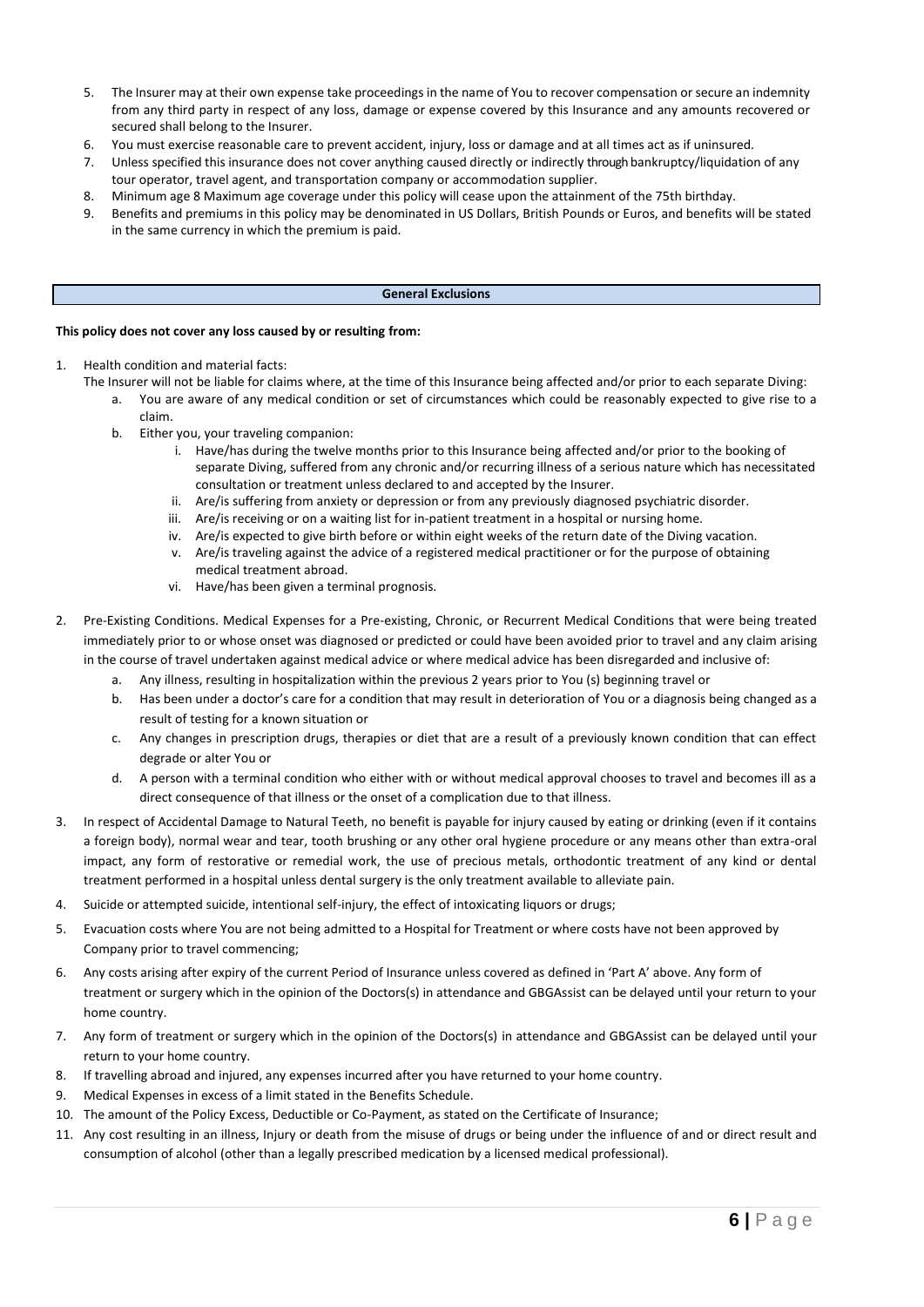- 12. In Minnesota, being under the influence of narcotics unless taken under the advice of a Physician; In South Dakota, being under the influence of drugs or intoxicants during the commission of a felony; in all other states, being under the influence of drugs or intoxicants unless taken under the advice of a Physician;
- 13. Needless self-exposure to peril except in an attempt to save human life.
- 14. Intentional or fraudulent acts on Your part or your consequences;
- 15. Declared or undeclared war, or any act of declared or undeclared war;
- 16. Participation in any military maneuver or training exercise (except for short term or reserve duty for regularly scheduled training;
- 17. Piloting or learning to pilot or acting as a member of the crew of any aircraft;
- 18. Mental or emotional disorders;
- 19. Participation as a professional in an underwater competition;
- 20. Commission or the attempt to commit a criminal act;
- 21. Expeditions, and mountaineering and or trekking above 3500M or 11,500 feet is considered extreme sport and not covered, included and not limited to.
	- a. Expeditions to Mt Everest, K2, Kilimanjaro, Antarctica, The Arctic, North Pole and Greenland.
- 22. Participating in bodily contact sports; winter sports; skydiving; hang gliding; parachuting; mountaineering; any race; bungee cord jumping; or speed contest;
- 23. Driving or motorcycling as either driver or passenger, unless the driver holds a current driving; License, motorcycle holidays or vacations unless approved the insurer and attached as rider or appendix to this policy.
- 24. Any non-emergency treatment or surgery, routine physical examinations, hearing aids, eye glasses or contact lenses;
- 25. Diving while in an abnormal state of which You were aware and/or due to which You were disqualified or not entitled to engage in diving;
- 26. Diving as a professional diver other than; as a diving instructor, dive master, underwater photographer, or while performing research under the auspices and following the guidelines of the American Academy of Underwater Sciences (AAUS).
- 27. Diving in an area where diving is forbidden;
- 28. Curtailment or delayed return for other than covered reasons.
- 29. Sickness, disease or infections of any kind; except bacterial infections due to accidental ingestion of contaminated substances or pyogenic infections which result from an Injury;
- 30. In South Dakota, any condition for which benefits are paid to the Insured under any Workers' Compensation Act or similar law;

In all other states, any condition for which the Insured is entitled to benefits under any Workers' Compensation Act or similar law.

- 31. Trips specifically made for the purpose of obtaining medical treatment.
- 32. Cosmetic surgery or remedial surgery, removal of fat or other surplus body tissue and any consequences of such Treatment, weight loss or weight problems/eating disorders, whether or not for psychological purposes, unless required as a direct result of an accident which occurs during the Period of Insurance;
- 33. Treatment for alcoholism, narcotics, drug and substance abuse/dependency or any addictive condition of any kind and any injury or illness arising from You being under the influence of alcohol, drugs or any other intoxicating substance;
- 34. Pregnancy, childbirth whether normal or complicated, including the transfer of a pregnant woman to hospital to give routine childbirth or air travel when You are more than 20 weeks pregnant and was NOT a result of an accident or onset of complications relating from an accident.
- 35. Treatment for mental or nervous disorders, including transitional life events, homesickness, fatigue, jet-lag or work related stress; the costs of psychotherapists, psychologists, family therapists or bereavement counselors.
- 36. Use of any type of firearm(s) (Defined as any device that discharges a projectile of any type).
- 37. Any expenses relating to *search and rescue* operations to find You in mountains, at sea, in the desert, in the jungle and similar remote locations including air/sea rescue charges for evacuation to shore from a vessel or from the sea;
- 38. Charges or fees incurred for the completion of Medical Claim Forms;
- 39. For all claims within Cuba: the insured must pay the service provider at time of service and apply for reimbursement upon return to the US/Country of Residence. Important information for AMERICANS traveling to CUBA. Americans must have US government approval and proper documentation when traveling to Cuba or the claim will be denied.
- 40. Policies are renewable in any country (other than those prohibited by the US Government such as Cuba, Iran and North Korea.)
- 41. In case of a diving accidents in Cyprus requiring hyperbaric treatment, the Insurer will not recognize nor will pay for any services given or associated with HTTC Hyperbaric Therapy Treatment Centre, or any company related to or in all or in part owned or managed by HTTC. Hyperbaric expenses in Cyprus will only be approved and covered when treatment is provided at the Ammochostos General Hospital Hyperbaric Oxygen Therapy Unit, Paralimni, Cyprus. Furthermore, prior to proceeding to receive any medical treatment in Cyprus, please contact GBG Assist to coordinate your hyperbaric treatment.
- 42. War Insurrection and Terrorism: The Insurer shall not be liable for: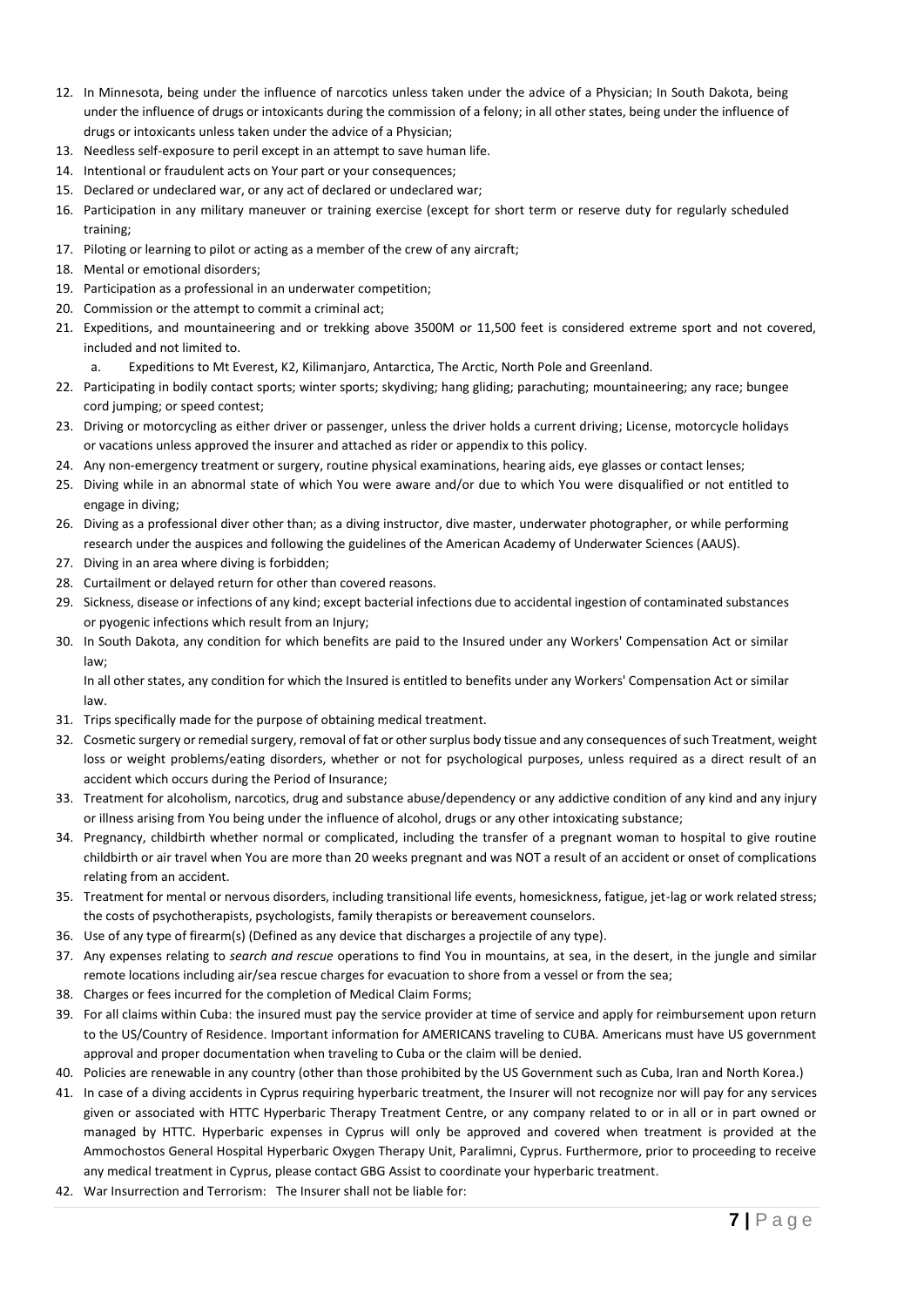- a. Ionizing radiations or contamination by radioactivity from any nuclear fuel or from any nuclear waste from the combustion of nuclear fuel or the radioactive toxic explosive or other hazardous properties of any explosive nuclear assembly or nuclear component thereof;
- b. Notwithstanding any provision to the contrary within this insurance*,* or any endorsement thereto, it is agreed that this insurance excludes any loss or expense of whatsoever nature directly or indirectly
- c. arising out of, contributed to, caused by, resulting from, or in connection with any of the following regardless of any other cause or event contributing concurrently or in any other sequence to the loss or expense;
	- 1. War, hostilities or warlike operations (whether war be declared or not),
	- 2. Civil war, Riot, Rebellion,
	- 3. Insurrection,
	- 4. Revolution,
	- 5. Overthrow of the legally constituted government,

## **The following exclusions apply to Personal Diving Equipment coverage only in Part C:**

#### ANY LOSS OR DAMAGE TO:

Internal damage to a wrist watch, or damage to the glass of a wrist watch, tearing of straps and buckles or photographic equipment; animals; automobiles and their equipment; boats; trailers, motors; motorcycles; other conveyances and their equipment (except bicycles while checked as baggage with a Common Carrier); household effects and furnishings; sporting equipment if loss or damage result from the use thereof; antiques and collectors' items; eyeglasses, sunglasses, and contact lenses; artificial teeth and dental bridges; hearing aids; prosthetic limbs; keys, money, securities and documents; tickets; credit cards; professional or occupational equipment or property; and personal computers.

## ANY LOSS CAUSED BY OR RESULTING FROM:

Breakage of brittle or fragile articles; wear and tear, gradual deterioration; insects or vermin; inherent vice or damage; confiscation or expropriation by order of any government; radioactive contamination; war or any act of war whether declared or not; theft or pilferage while left unattended in any vehicle; mysterious disappearance; property illegally acquired, kept, stored or transported; insurrection or rebellion; imprudent action or omission; and property shipped as freight or shipped prior to the scheduled departure date.

## **WORLDWIDE EMERGENCY ASSISTANCE SERVICES**

## **Emergence Assistance: GBGAssist – 24 hours a day, 7 days per week.**

A 24-hour emergency telephone assistance service is available for Your benefit within your membership in DiveAssure so that, in the event of a diving emergency while on the Trip, help and advice may be furnished to You.

- 1. For medical emergencies and assistance with your medical care, contact GBG Assist at USA/Canada Toll Free" 1-866-914-5333 or Worldwide Collect 1-905-669-4920. GBG Assist MUST BE NOTIFIED as soon as possible for all situations requiring emergency medical treatment in excess of \$500. Clients will have the full benefits of 24 hours/7 day assistance from GBG Assist.
- 2. These services include pre-authorization and hospital admission

**Note:** Problems of distance, information and communication make it impossible for GBG Assist to assume any responsibility for the availability, quality, use or result of any emergency service. In all cases you are still responsible for obtaining, using and paying for Your own required services of all types.

## **24-Hour Medical Assistance Hot Line:**

**GBGAssist** provides 24-Hour Worldwide Medical Information and Assistance, multilingual assistance and consultation along with nondiving related medical referrals to physicians, hospitals and specialists.

#### **Medical Evacuation:**

**GBGAssist** will make arrangements for any and all means necessary to transport the Insured back home when medically necessary.

#### **Transportation of Mortal Remains:**

In the event of death while traveling, **GBGAssist** will make the necessary arrangements and payment for the return of remains to the place of burial.

#### **Interpretation Services**

**GBGAssist** will provide emergency language support or referral to the appropriate local services.